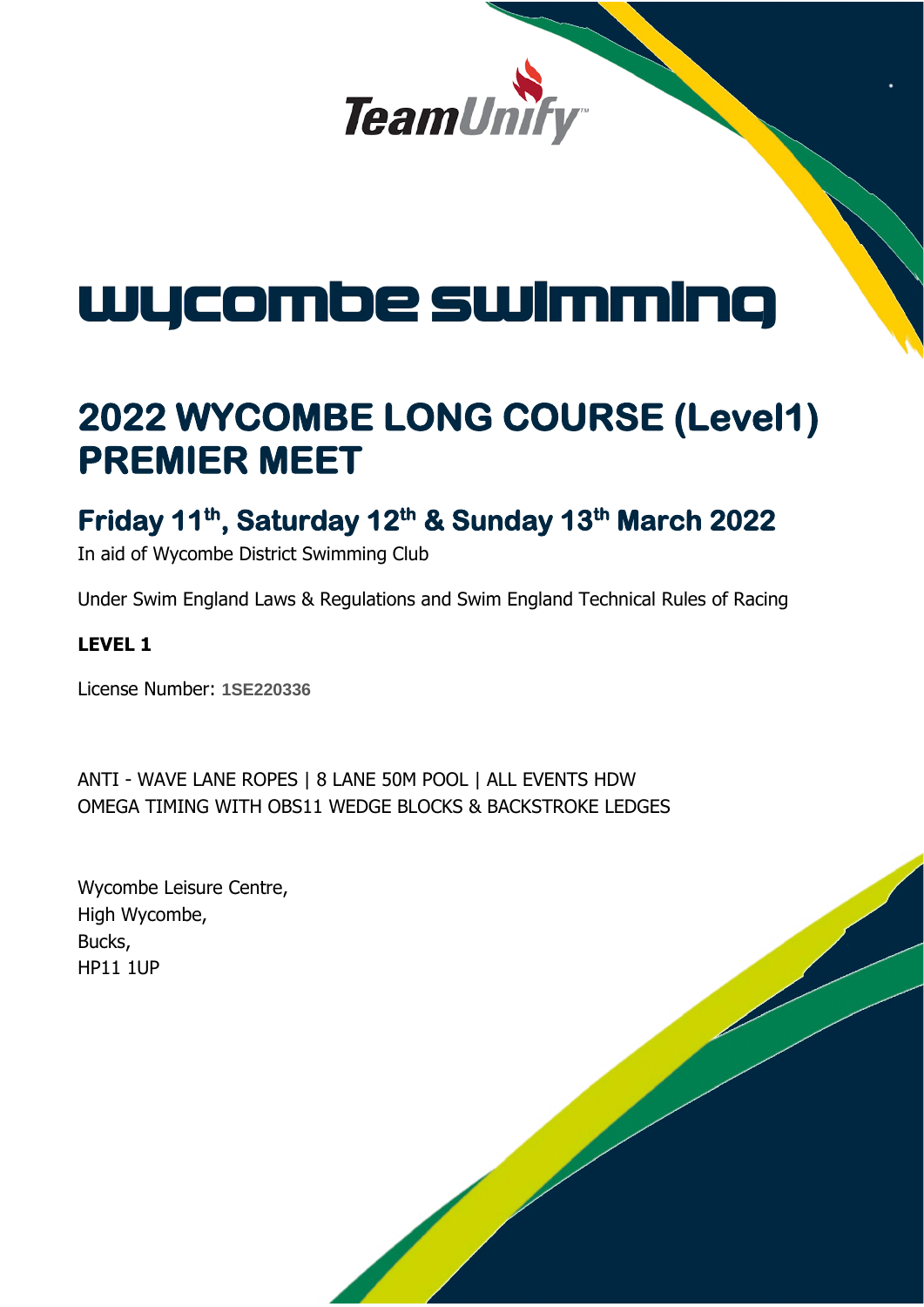

## **Entries Open: From 10.00am on 9 th January 2022.**

Any entries received prior to this time will not be processed. **Entries Close: Midnight on 6 th February 2022 Entry Fees: £9 per event; £18.00 for 800m & 1500m events**

In the event that the Meet is oversubscribed, entries will be accepted on a 'fastest to slowest time' basis with age consideration. Accepted Entries will be published on the club website no later than  $20<sup>th</sup>$  February 2022.

#### Age Groups: (ages at 31<sup>st</sup> December 2022):

GIRLS: 10-13, 14, 15, 16, 17, 18+ BOYS: 10-14, 15, 16, 17, 18, 19+ OPEN CATEGORY ONLY: 50 Free, 50 Breast, 50 Fly, 50 Back 800m Free & 1500m Free

### **Events:**

**50m, 100m & 200m: all strokes 200 IM, 400 IM, 400m Free 800m Free & 1500m Free (Mixed)**

#### **Awards:**

Awards to  $1^{st}$ ,  $2^{nd}$  &  $3^{rd}$  in each age group (no age group medals in Open events) Top Visiting Club Award Top Male and Female Award

**Registration:** This is a SIGN-IN meet – swimmers must sign-in for each session

#### **For further details:** [www.wycombe-swimming.org.uk](http://www.wycombe-swimming.org.uk/) (Look for 'LCPM')

| Meet Promoter:   | Simon Shaw                                                                                      |
|------------------|-------------------------------------------------------------------------------------------------|
| Meet Secretary:  | <b>Ben Poulton</b>                                                                              |
| Contact details: | Email: openmeets@swimwycombe.com                                                                |
|                  | Phone: 01494 410 075 option 3                                                                   |
| Postal address:  | Wycombe District Swimming Club, Wycombe Leisure Centre,<br>Handy Cross, High Wycombe, HP11 1UP. |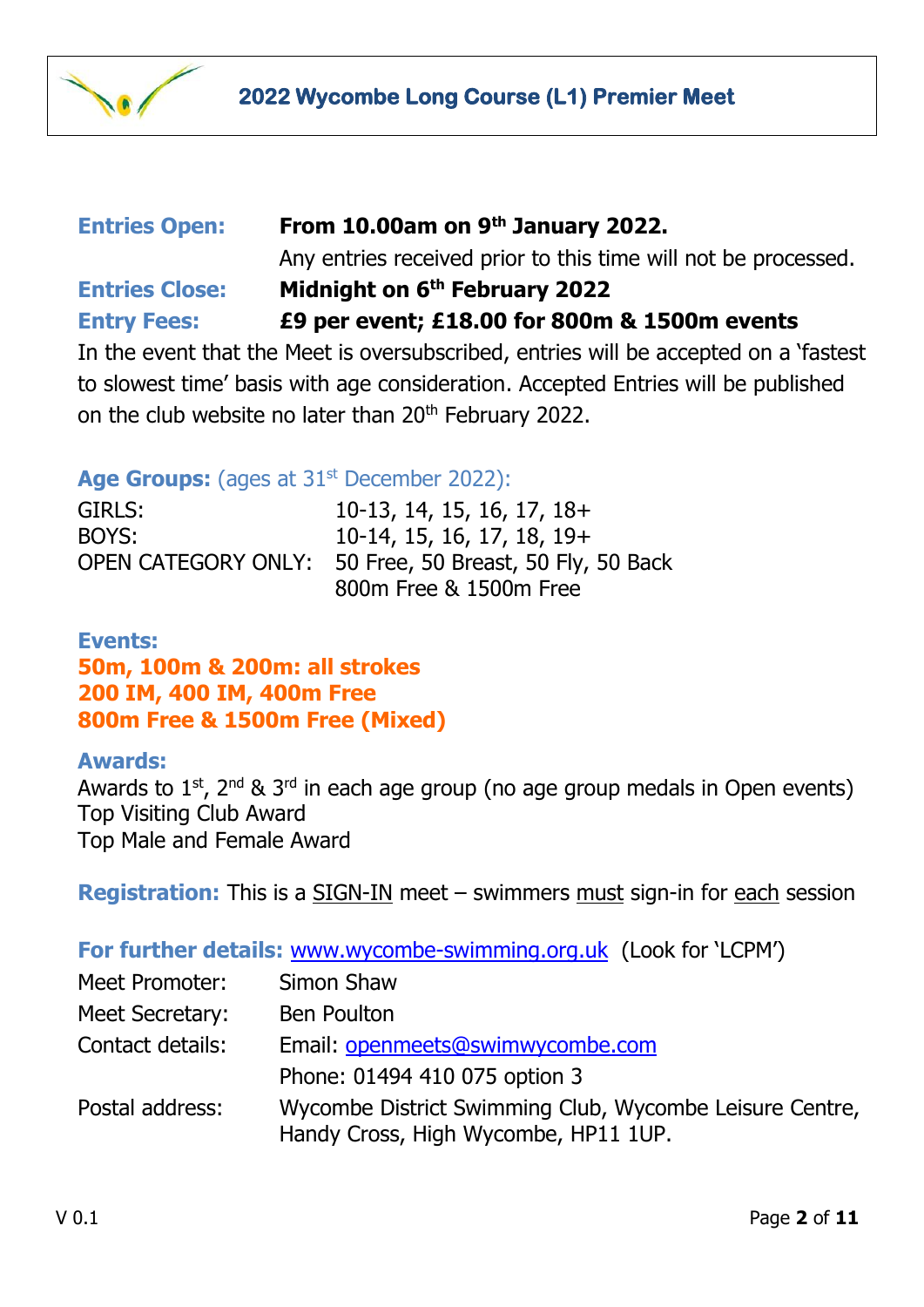

## **2022 Wycombe Long Course (L1) Premier Meet**

## **SCHEDULE OF EVENTS**

| <b>Friday 11th March</b>             |         |               |                               |                                    |                          |         |                  |                               |  |  |
|--------------------------------------|---------|---------------|-------------------------------|------------------------------------|--------------------------|---------|------------------|-------------------------------|--|--|
| Session 1 Warm up 18.00, Start 18.30 |         |               |                               |                                    |                          |         |                  |                               |  |  |
| 101                                  | Men's   | 400 IM        | 10 to 14,15,16,17,18, 19+     |                                    |                          |         |                  |                               |  |  |
| 102                                  | Women's | 400 IM        | 10 to 13, 14, 15, 16, 17, 18+ |                                    |                          |         |                  |                               |  |  |
| 103                                  | Men's   | 50 Back       | Open                          |                                    |                          |         |                  |                               |  |  |
| 104                                  | Women's | 50 Back       | Open                          |                                    |                          |         |                  |                               |  |  |
| <b>Saturday 12th March</b>           |         |               |                               |                                    | <b>Sunday 13th March</b> |         |                  |                               |  |  |
| Session 2 Warm up 7.30, Start 8.30   |         |               |                               | Session 5 Warm up 7.30, Start 8.30 |                          |         |                  |                               |  |  |
| 201                                  | Women's | 200 Back      | 10 to 13, 14, 15, 16, 17, 18+ |                                    | 501                      | Men's   | 200 Back         | 10 to 14,15,16,17,18, 19+     |  |  |
| 202                                  | Men's   | 100 Free      | 10 to 14,15,16,17,18, 19+     |                                    | 502                      | Women's | 100 Free         | 10 to 13, 14, 15, 16, 17, 18+ |  |  |
| 203                                  | Women's | 200 Breast    | 10 to 13, 14, 15, 16, 17, 18+ |                                    | 503                      | Men's   | 200 Breast       | 10 to 14,15,16,17,18, 19+     |  |  |
| 204                                  | Men's   | <b>50 Fly</b> | Open                          |                                    | 504                      | Women's | <b>50 Fly</b>    | Open                          |  |  |
| 205                                  | Mixed   | 800 Free      | Open                          |                                    | 505                      | Mixed   | <b>1500 Free</b> | Open                          |  |  |
| <b>Session 3</b> Warm up TBA         |         |               |                               | <b>Session 6</b> Warm up TBA       |                          |         |                  |                               |  |  |
| 301                                  | Women's | 50 Breast     | Open                          |                                    | 601                      | Men's   | 50 Breast        | Open                          |  |  |
| 302                                  | Men's   | 200 Fly       | 10 to 14,15,16,17,18, 19+     |                                    | 602                      | Women's | 200 Fly          | 10 to 13, 14, 15, 16, 17, 18+ |  |  |
| 303                                  | Women's | 400 Free      | 10 to 13, 14, 15, 16, 17, 18+ |                                    | 603                      | Men's   | 400 Free         | 10 to 14,15,16,17,18, 19+     |  |  |
| 304                                  | Men's   | 100 Breast    | 10 to 14,15,16,17,18, 19+     |                                    | 604                      | Women's | 100 Breast       | 10 to 13, 14, 15, 16, 17, 18+ |  |  |
| 305                                  | Women's | 200 IM        | 10 to 13, 14, 15, 16, 17, 18+ |                                    | 605                      | Men's   | 200 IM           | 10 to 14,15,16,17,18, 19+     |  |  |
| <b>Session 4</b> Warm up TBA         |         |               |                               | <b>Session 7</b> Warm up TBA       |                          |         |                  |                               |  |  |
| 401                                  | Women's | 50 Free       | Open                          |                                    | 701                      | Men's   | 50 Free          | Open                          |  |  |
| 402                                  | Men's   | 100 Fly       | 10 to 14,15,16,17,18, 19+     |                                    | 702                      | Women's | <b>100 Fly</b>   | 10 to 13, 14, 15, 16, 17, 18+ |  |  |
| 403                                  | Women's | 200 Free      | 10 to 13, 14, 15, 16, 17, 18+ |                                    | 703                      | Men's   | 200 Free         | 10 to 14,15,16,17,18, 19+     |  |  |
| 404                                  | Men's   | 100 Back      | 10 to 14,15,16,17,18, 19+     |                                    | 704                      | Women's | 100 Back         | 10 to 13, 14, 15, 16, 17, 18+ |  |  |

**Note: Timings may be updated closer to the meet after entries are finalised. Refer to the Wycombe District Swimming Club website for latest updates.**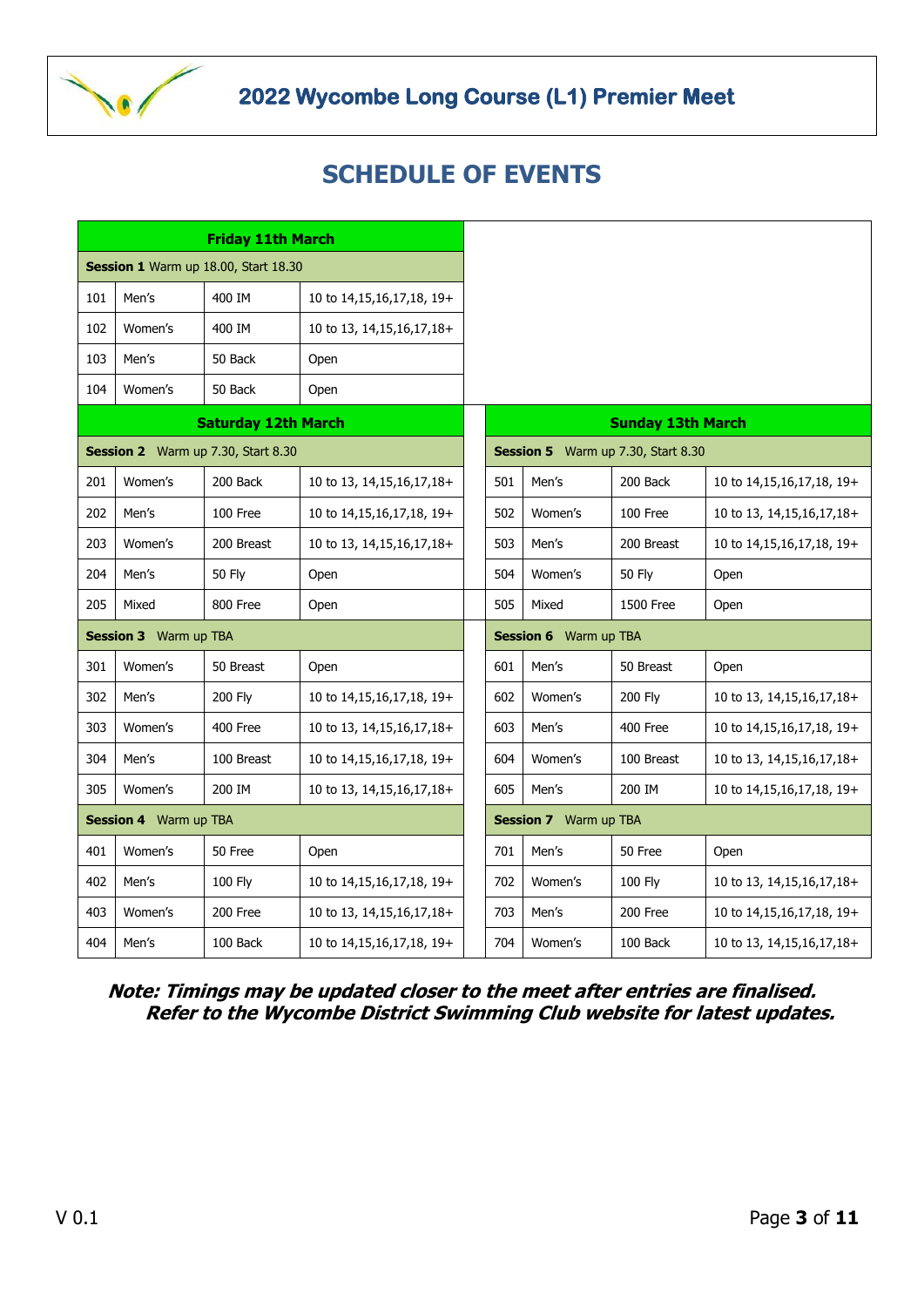

#### **QUALIFICATION TIMES**

- Entry times are to be either LONG COURSE or converted to LONG COURSE
- All competitors must be registered swimmers
- Qualifying times must be Level 4 or above, achieved since 12<sup>th</sup> March 2021, and listed in the British Rankings database
- Age at  $31<sup>st</sup>$  December 2022

| <b>Men</b>      |               |            |                 |              |                 |                 |         |  |  |  |
|-----------------|---------------|------------|-----------------|--------------|-----------------|-----------------|---------|--|--|--|
| <b>Distance</b> | <b>Stroke</b> | 10-14 $yr$ | $15 \text{ yr}$ | <b>16 yr</b> | $17 \text{ yr}$ | $18 \text{ yr}$ | 19 yr+  |  |  |  |
| 50 <sub>m</sub> | <b>FREE</b>   | 32.00      |                 |              |                 |                 |         |  |  |  |
| 100m            | <b>FREE</b>   | 1:07.70    | 1:02.50         | 1:01.30      | 1:00.30         | 1:00.20         | 0:59.20 |  |  |  |
| 200m            | <b>FREE</b>   | 2:26.50    | 2:16.50         | 2:13.60      | 2:12.40         | 2:11.50         | 2:10.80 |  |  |  |
| 400m            | <b>FREE</b>   | 5:12.10    | 4:48.70         | 4:43.30      | 4:43.20         | 4:42.00         | 4:41.10 |  |  |  |
| 800m            | <b>FREE</b>   | 9:29.00    |                 |              |                 |                 |         |  |  |  |
| 1500m           | <b>FREE</b>   |            | 18:09.00        |              |                 |                 |         |  |  |  |
| 50m             | <b>BRST</b>   | 40.50      |                 |              |                 |                 |         |  |  |  |
| 100m            | <b>BRST</b>   | 1:21.70    | 1:19.00         | 1:17.30      | 1:16.50         | 1:15.80         | 1:14.80 |  |  |  |
| 200m            | <b>BRST</b>   | 3:06.70    | 2:50.10         | 2:48.20      | 2:43.70         | 2:42.30         | 2:41.20 |  |  |  |
| 50m             | <b>FLY</b>    | 34.50      |                 |              |                 |                 |         |  |  |  |
| 100m            | <b>FLY</b>    | 1:14.50    | 1:07.70         | 1:06.40      | 1:05.80         | 1:05.60         | 1:05.00 |  |  |  |
| 200m            | <b>FLY</b>    | 2:44.80    | 2:29.80         | 2:27.40      | 2:25.40         | 2:24.60         | 2:22.80 |  |  |  |
| 50 <sub>m</sub> | <b>BACK</b>   | 37.10      |                 |              |                 |                 |         |  |  |  |
| 100m            | <b>BACK</b>   | 1:17.20    | 1:10.40         | 1:09.60      | 1:09.00         | 1:08.10         | 1:07.20 |  |  |  |
| 200m            | <b>BACK</b>   | 2:45.20    | 2:31.30         | 2:28.40      | 2:26.40         | 2:25.60         | 2:24.80 |  |  |  |
| 200m            | IM            | 2:47.50    | 2:33.60         | 2:30.80      | 2:29.00         | 2:28.50         | 2:27.30 |  |  |  |
| 400m            | IM            | 5:44.40    | 5:26.10         | 5:21.00      | 5:16.10         | 5:15.60         | 5:15.00 |  |  |  |

| <b>Women</b>    |               |          |                 |                  |                 |                 |                    |  |  |  |
|-----------------|---------------|----------|-----------------|------------------|-----------------|-----------------|--------------------|--|--|--|
| <b>Distance</b> | <b>Stroke</b> | 10-13 yr | $14 \text{ yr}$ | 15 <sub>yr</sub> | $16 \text{ yr}$ | $17 \text{ yr}$ | $18 \,\text{yr}$ + |  |  |  |
| 50 <sub>m</sub> | <b>FREE</b>   | 32.80    |                 |                  |                 |                 |                    |  |  |  |
| 100m            | <b>FREE</b>   | 1:11.20  | 1:09.30         | 1:08.90          | 1:08.50         | 1:07.80         | 1:07.00            |  |  |  |
| 200m            | <b>FREE</b>   | 2:31.50  | 2:27.50         | 2:26.70          | 2:26.10         | 2:25.10         | 2:25.10            |  |  |  |
| 400m            | <b>FREE</b>   | 5:14.90  | 5:06.90         | 5:01.90          | 4:59.90         | 4:58.60         | 4:58.60            |  |  |  |
| 800m            | <b>FREE</b>   | 10:28.60 |                 |                  |                 |                 |                    |  |  |  |
| 1500m           | <b>FREE</b>   | 19:35.00 |                 |                  |                 |                 |                    |  |  |  |
| 50 <sub>m</sub> | <b>BRST</b>   | 41.40    |                 |                  |                 |                 |                    |  |  |  |
| 100m            | <b>BRST</b>   | 1:29.00  | 1:26.70         | 1:26.20          | 1:25.20         | 1:24.80         | 1:23.20            |  |  |  |
| 200m            | <b>BRST</b>   | 3:11.60  | 3:05.70         | 3:03.90          | 3:03.00         | 3:01.20         | 2:59.80            |  |  |  |
| 50 <sub>m</sub> | <b>FLY</b>    | 35.60    |                 |                  |                 |                 |                    |  |  |  |
| 100m            | <b>FLY</b>    | 1:16.70  | 1:14.90         | 1:14.00          | 1:13.70         | 1:13.30         | 1:11.70            |  |  |  |
| 200m            | <b>FLY</b>    | 2:50.00  | 2:44.60         | 2:42.40          | 2:41.70         | 2:40.50         | 2:37.50            |  |  |  |
| 50 <sub>m</sub> | <b>BACK</b>   | 38.30    |                 |                  |                 |                 |                    |  |  |  |
| 100m            | <b>BACK</b>   | 1:19.70  | 1:17.60         | 1:17.10          | 1:16.70         | 1:15.90         | 1:14.20            |  |  |  |
| 200m            | <b>BACK</b>   | 2:52.60  | 2:48.10         | 2:44.10          | 2:42.30         | 2:41.20         | 2:39.10            |  |  |  |
| 200m            | IM            | 2:51.50  | 2:47.10         | 2:45.50          | 2:45.20         | 2:44.70         | 2:43.70            |  |  |  |
| 400m            | IM            | 5:59.50  | 5:51.10         | 5:48.10          | 5:46.90         | 5:45.20         | 5:42.20            |  |  |  |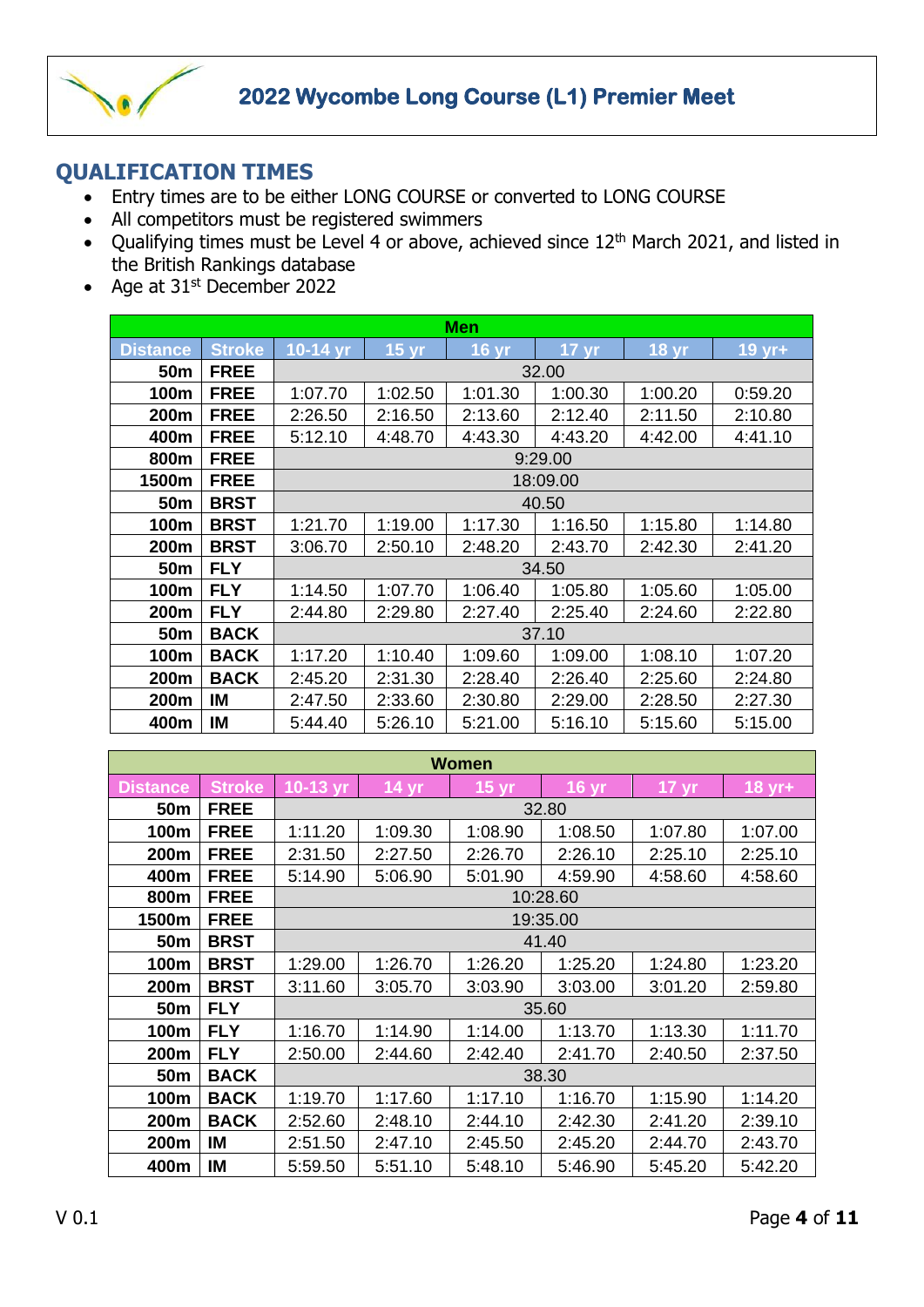

## **Competition Rules and Information**

The competition will be held under Swim England Laws & Regulations and Swim England Technical Rules of Racing.

#### **POOL PARAMETERS**

The pool is 50 metres long with eight lanes. Anti-turbulence lane ropes and electronic timekeeping will be used. Backstroke ledges will be available. A swim-down pool may be available throughout the meet and is strictly to be used for this purpose only.

#### **ENTRY PROCEDURE**

**CLUB ENTRIES:** Entry is via a consolidated club entry Hy-Tek file submitted through the *Online* Entry form link at [www.wycombe-swimming.org.uk](http://www.wycombe-swimming.org.uk/)

The Club entry Hy-Tek file is uploaded when the *Entry Application Form* is completed. Payment instructions will be provided in the application form. Payments should include club code and 'LCPM.'

**INDIVIDUAL ENTRIES:** Individual *manual* entries are not being accepted for this meet (i.e. via email). Please contact your own club officers to arrange the submission of a Hy-Tek file as described above.

Entry fees are £9 per event and £18.00 each for the 800m and 1500m events.

#### **No entries will be accepted without the completed online Entry Application Form, appropriate entry fees paid, submitted times and Swim England registrations. For all enquiries, please contact the Meet Secretary, preferably via email (details on page 2).**

Wycombe swimmers must enter through the Team Unify system to ensure club approval.

Requests for poolside passes and registering as an official are via separate online forms.

Please note that British Swimming Rankings may reject meet results containing database errors. The errors are often in the accuracy of the entrant's name, the official club name and date of birth. As recommended by the Rankings Department, all entries will be validated using the online entry tools available at [www.swimmingresults.org](http://www.swimmingresults.org/)

It is therefore recommended that Clubs should use these tools to validate their entries prior to submission. Entries that are found to contain errors may be rejected.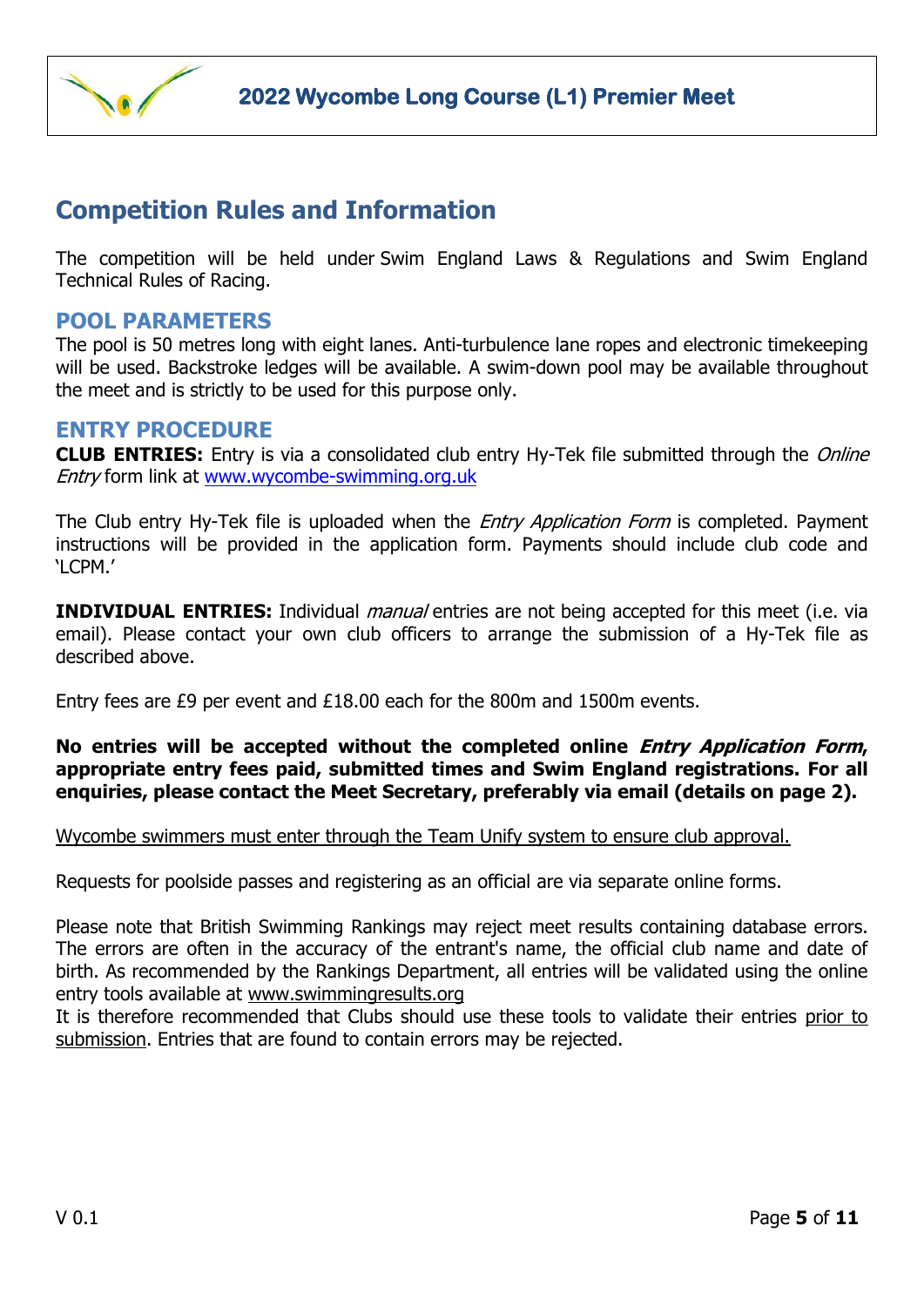

#### **ENTRIES ACCEPTANCE**

Entries will close at **midnight on 6th February 2022**.

A swimmer's entry time must be recorded in the British Rankings database (Level 4 or above) and may be verified. Entries with incorrect times will be rejected.

In the event that the Meet is oversubscribed, entries will be accepted on a **'fastest to slowest time'** basis with age consideration (i.e. an equivalent percentage of swimmers will be scratched from each age group within each event).

Accepted Entries will be published on the Club website not later than **20 th February 2022.**

Entries may be withdrawn (with refund) up to the meet entry closing.

#### **REFUNDS**

Where a refund is due to withdrawal and not part of the Promoter's obligations (e.g. cancellation of meet, over subscription and scratches), refunds will be subject to a £15 administration charge. With the exception of withdrawals due to injury or illness, no refunds for withdrawals will be made after the meet entry closing.

Withdrawals due to injury or illness incurred after event entry, may be made up to the day before the gala. Full refunds will be provided on receipt of proof of injury or illness through a doctor's/medical certificate or similar.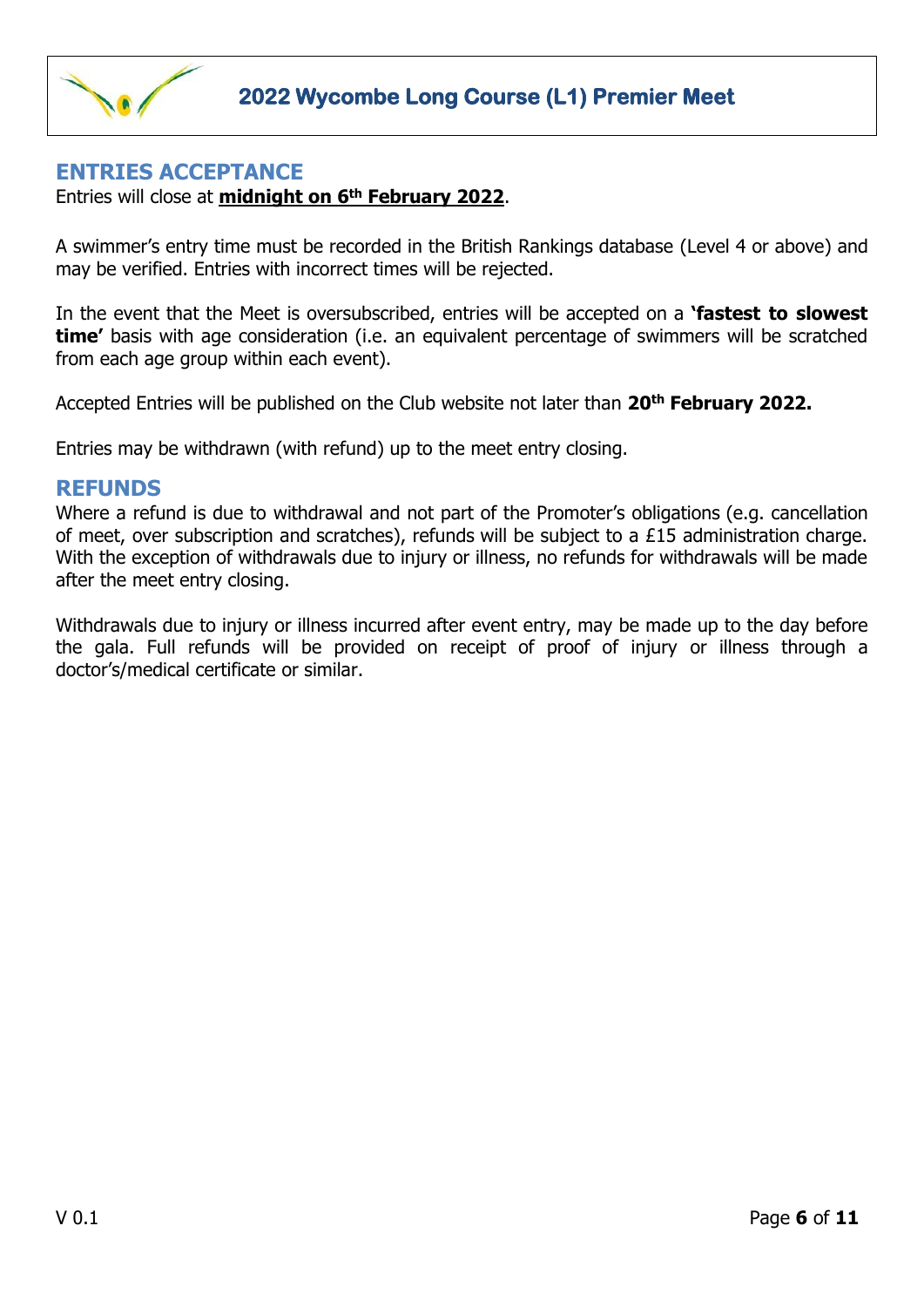

#### **SIGN-IN**

The meet requires all swimmers to sign in on arrival for each session of swimming. A 'sign-in' meet allows more swimmers into the gala by avoiding empty lanes from withdrawals.

#### **Swimmers must SIGN IN before EACH session.**

**Sign-in will close 10 minutes before the commencement of the first warm-up for the session (either boys or girls).**

**Swimmers who do not sign in will be scratched and will not be seeded in the heats.**

#### **RESERVE & TRIAL SWIMS**

Reserve & Trial swim entries may be accepted on the day at the discretion of the Meet Promoter and are used to fill spare lanes if available after seeding is complete.

If the meet is oversubscribed, a reserve list will be produced which will list the next 10 qualifiers for each event. Swimmers on this list that wish to swim the event must sign-in on the reserve list prior to each session. Once sign-in is complete, names may be taken in order from the reserve list to fill any empty lanes.

Other swimmers wanting a trial swim may also append their name to the reserve list and in the event that there are still spare lanes after any reserve list names have been added, then these trial swimmers will be able to swim.

Trial swimmers must already be entered into the meet and satisfy the entry time criteria as stated in the conditions. Trial swims will have 'EXH' (Exhibition) appended to their name in the results and the swim will not count in terms of points or awards; however, times will count for Rankings. Successful reserve and trial swimmers will be announced towards the end of the warm-up session and payment must be made at the spectator entry desk or the swimmer will be withdrawn.

#### **AWARDS**

Medals will be awarded to the first three swimmers in each Age Group for all events except the Open events, which will have medals for only the first three places, irrespective of age.

Top visiting Club, Top Male and Top Female swimmer will receive an award. Swimmers must ensure that they are suitably clothed (t-shirt, shorts, footwear, etc.) when collecting awards.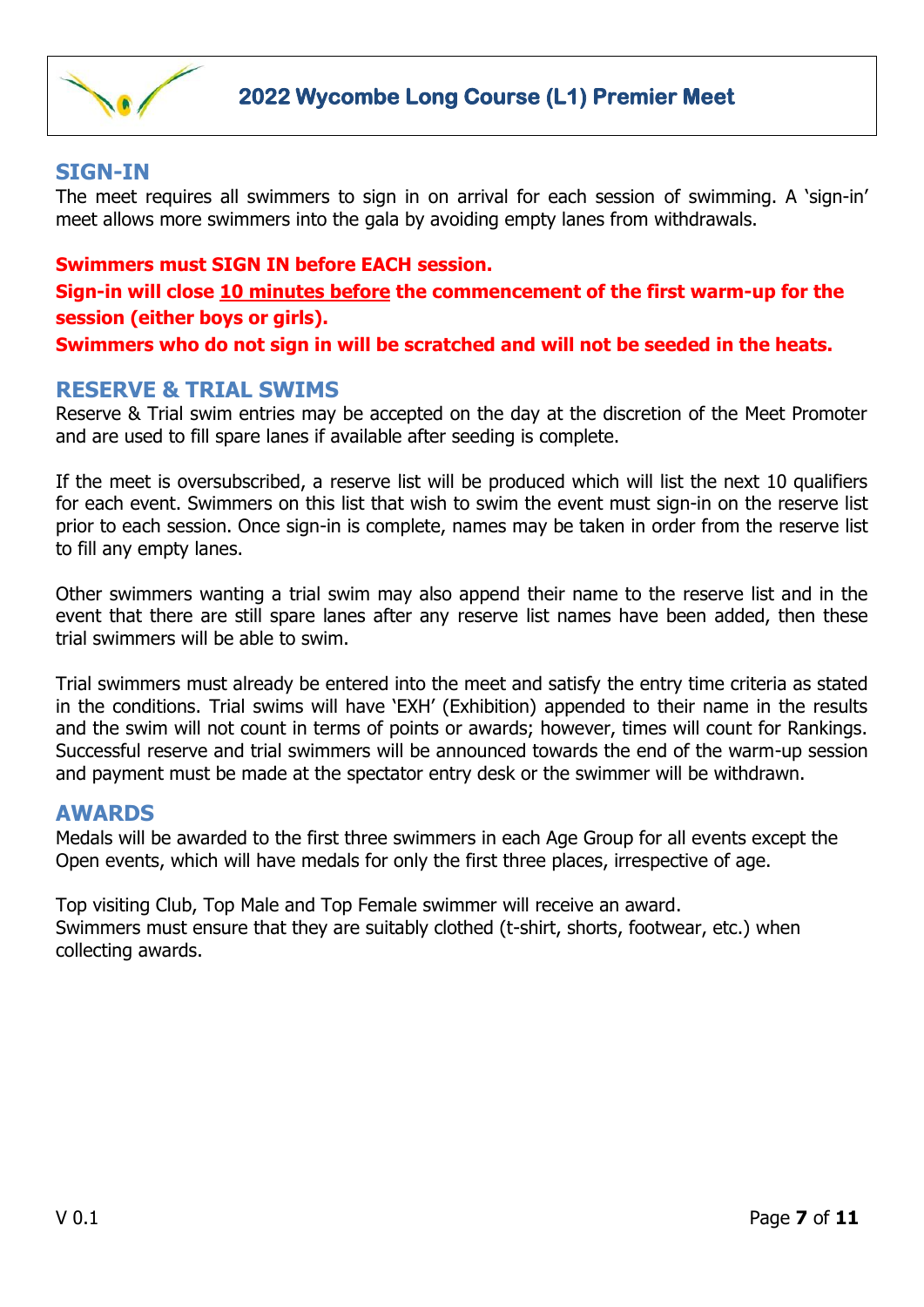

#### **OFFICIALS**

To ensure the Meet can run effectively and efficiently, WDSC encourages all clubs to help where possible with officials.

Qualified and trainee officials can sign up to officiate at [www.swim-meet.com/availability/](http://www.swim-meet.com/availability/) Any questions can be directed to the Officials' Co-ordinator at [sam.dyson@swimwycombe.com](mailto:sam.dyson@swimwycombe.com)

#### **MEET RESULTS**

Official Meet results will be posted on the Wycombe District Swimming Club website as soon as possible after the meet. Heat sheets and (unofficial) results will be available during the meet through the club website (free), and through the Meet Mobile smartphone app (charges may apply).

An electronic copy (Hy-Tek file) of individual club results will be sent to clubs on request from a club official. Results will also be passed to Swim England for their reference and inclusion in Rankings.

#### **SPECTATORS**

It is our intention to allow spectators, subject to confirmation nearer the time. Spectators may also be requested to follow certain precautions for the benefit of all swimmers, volunteers, officials and fellow spectators.

Entry is £25.00 per weekend (no concessions), £15.00 per day (no concessions) or £6.00 (£5.00 concession) per individual session.

Payments can be made by card only.

Due to the seating capacity within the Leisure Centre, for safety reasons it may be necessary to restrict spectator access during busy sessions.

#### **CAR-PARKING**

'Pay and Display' car parking is available at the Leisure Centre. At the time of publishing, parking at the 'Park and Ride' (2 minutes walk from the pool) is £3 for 10 hours. Please check on the [Buckinghamshire Council website](https://www.wycombe.gov.uk/pages/Parking-and-transport/Parking/High-Wycombe/Handy-Cross-Park-Ride-car-park.aspx) closer to the event for any updates.

#### **REFRESHMENTS**

The Wycombe Leisure Centre has a small cafe that may be in operation throughout the meet. The adjacent Waitrose supermarket also has a large cafeteria. Food may not be taken onto poolside. There will be refreshments and lunch provided for coaches who have purchased a poolside pass.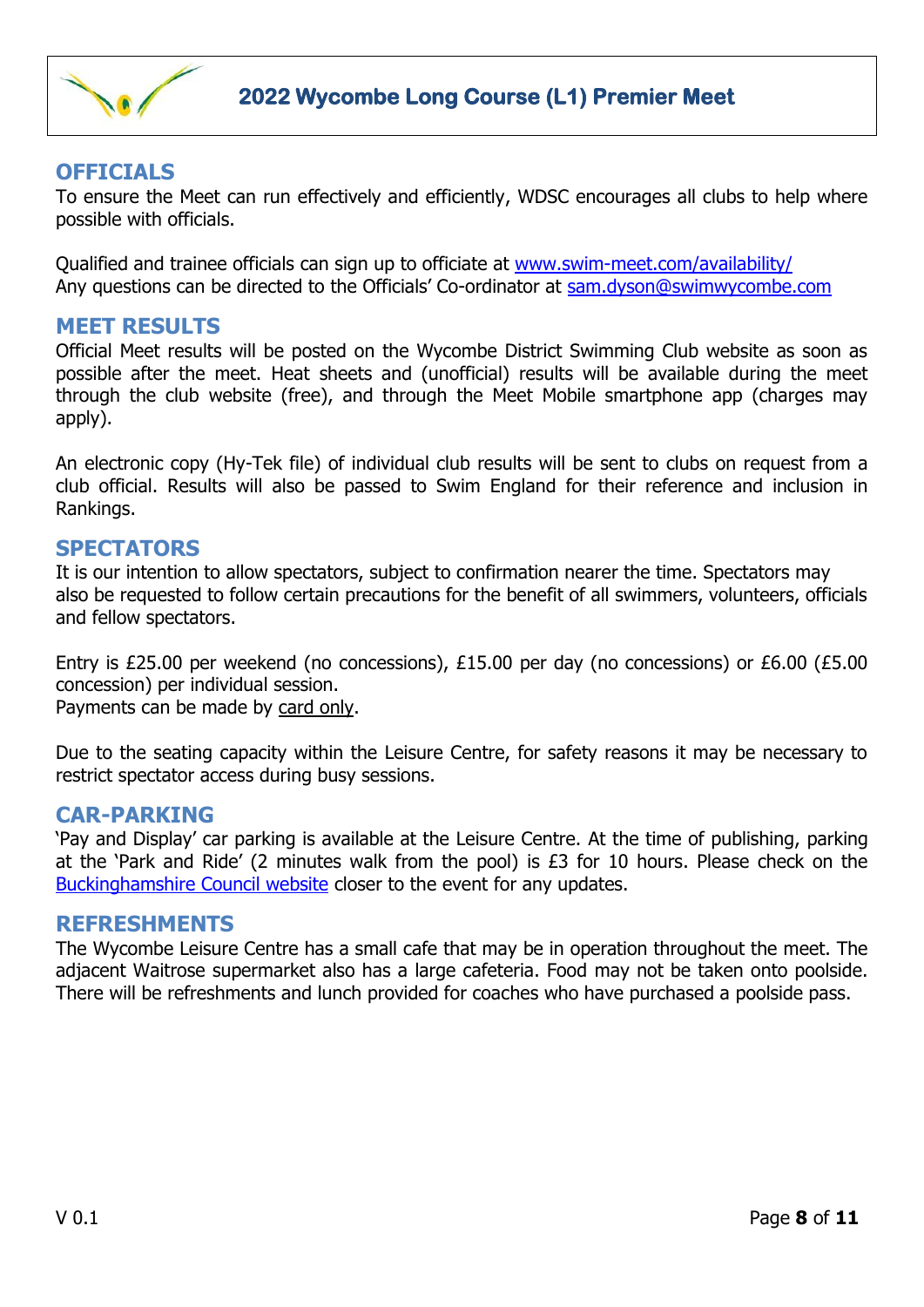

#### **HEALTH AND SAFETY**

No outdoors shoes to be worn on the poolside. No large bags are allowed poolside. Swimmers are asked to ensure they wear appropriate footwear and clothing when on the balcony or reception area.

The pool depth is 2m and the blocks are 75cm above the edge. If you are unable to execute a competent racing dive do not use the starting blocks at any time during this swim meet. A competent racing dive is defined as in the Swim England Competitive start award; each swimmer is required to hold one of these. It is the Coach and/or Team Managers responsibility to ensure that this is the case for all swimmers intending to execute a racing dive. No swimmer should topple into the water in the event of a false start - a proper shallow dive must be performed.

Further event information including any health and safety guidance resultant from our risk assessments will be made available to participants closer to the event. Please ensure you read the information and utilise for your club planning and risk assessment.

The meet will be run in accordance with the COVID19 guidelines current at the time.

#### **POOLSIDE ACCESS PASSES**

Passes are required for all non-swimmers accessing poolside or changing rooms and may be picked up from the sign-in desk before entering the pool. This includes all coaches, team managers and chaperones. Passes are required for each individual in a session. Where different team members are attending different sessions, passes may be transferred to other users with permission of the meet organisers, but all users must have valid Disclosure and Barring Service (DBS) checks with their club. Each pass costs £38.00 for the weekend and includes one lunch each day, meet programme and poolside refreshments.

Passes are to be applied for via the online application form (follow the link on the meet webpage). Passes must be ordered at least 10 days before the start of the meet.

Heat sheets will only be provided to officials, coaches and team managers displaying passes.

**For the safety and welfare of all swimmers, spectators and parents are NOT allowed poolside or in the changing rooms during the meet. It is a requirement that all teams must have a coach/chaperone with them to access the poolside seating. Any non team entries under the age of 16 shall have a responsible adult in the facility at all times when they are present.**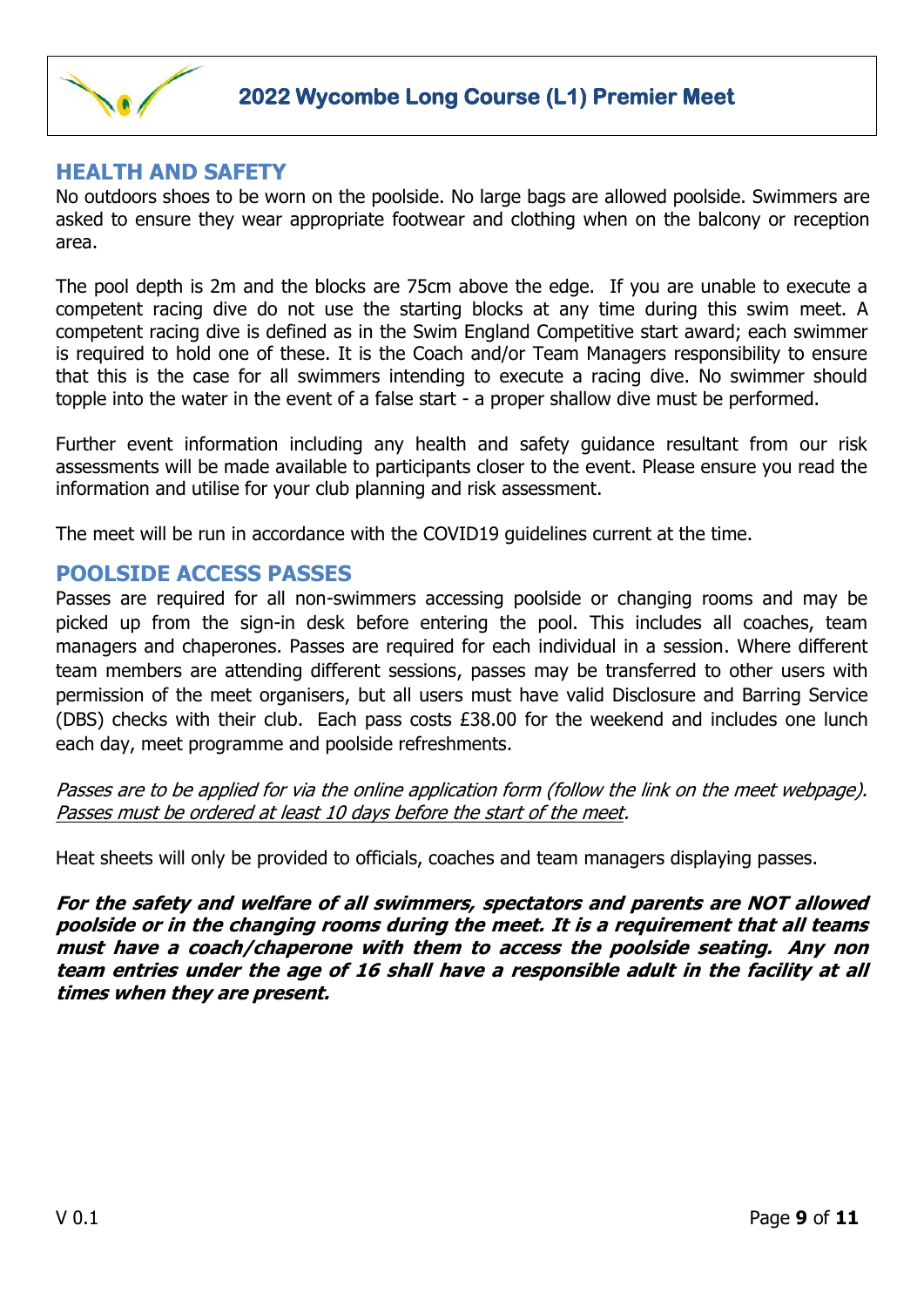

#### **DATA PROTECTION**

The data you provide will be processed for the purposes of running the meet, including seeding, programme (online and printed), results, management of officials and management of child protection poolside. You agree that we may publish your (or your club members') personal information as part of the programme and results of the meet and may pass such information to the governing body or any affiliated organisation for the purpose of insurance, licences or for publishing results either for the event alone or combined with or compared to other events. Results may include name, club affiliation, race times and disqualification codes, gender, disability classification and age category. To submit the data to us you must have obtained permission from the individuals for the uses specified.

As required by the General Data Protection Regulations, consent to process and hold the data in line with these conditions will need to be given with the submission of entries.

#### **SWIMMERS WITH ADDITIONAL NEEDS**

Swimmers with classifications (S Categories) and those who require additional provisions to access the event are requested to notify the Meet Promoter in advance of the meet. Para swimmers will be accepted at the Promoter's discretion and will be exempt from the Qualification Time requirements, but their times must show in the SE Rankings. A secondary strobe light will be available for deaf swimmers.

#### **FILMING AND PHOTOGRAPHY**

Anyone who wishes to take images are requested to focus on their own children as much as reasonably possible and to avoid including other children in images, particularly if those images are being shared with family and friends or through social media platforms. Whilst it is acknowledged that parents/carers wish to celebrate the achievements of their own children when taking part in aquatic events, it should be recognised and respected that other parents/carers may not wish for their child's image to be taken and shared in this way.

The use of cameras or mobile phones for taking photographs in the changing area is strictly forbidden. Only coaches and team managers may take photos or film races on poolside, and these must comply with Swim England guidance and the focus of the filming should be of their swimmers only. Any swimmer or coach found to be breaking these rules will be asked to leave the building and will take no further part in the competition. The club also reserves the right to take further action against anybody breaking this rule.

The safety of children and young people for this event is of paramount importance. If you have any child safeguarding concerns at the event, please contact the Meet Promoter.